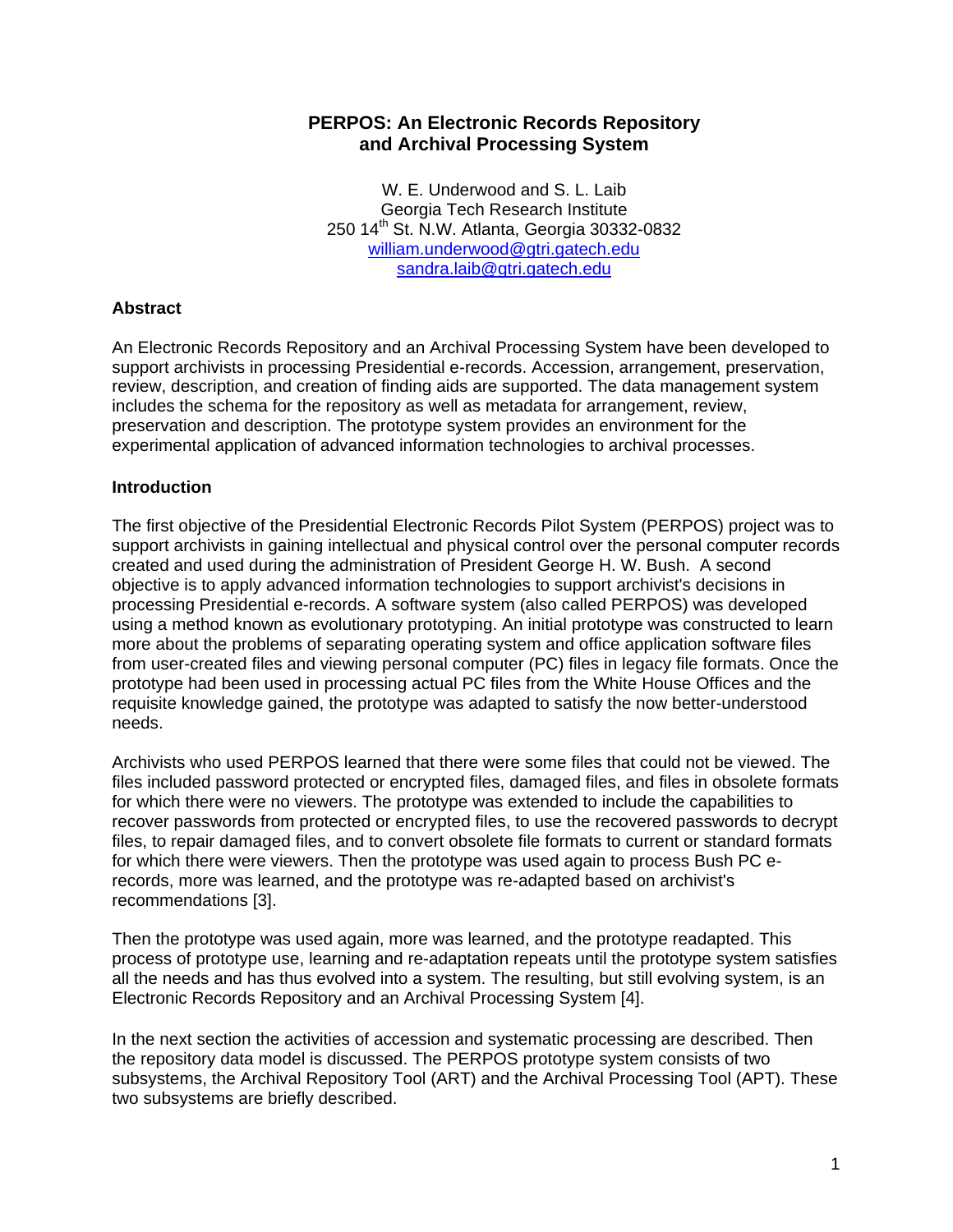#### **Accession and Systematic Processing**

Figure 1 illustrates the dataflow of Accessioning and Systematic Processing activities that are supported by the PERPOS prototype system. The numbered, labeled circles represent systematic processing activities supported by the system. The labeled parallel lines represent the kinds of information that are created, stored and used by the activities. The labels on directed edges represent the kinds of information that are inputs or outputs of an activity or stored as a result of activities and subsequently retrieved for use by other activities. The rectangles represent entities external to the PERPOS system. Stepping through the diagram in the numerical sequence of the activities, one sees the dataflow.



# **Figure 1. Dataflow Diagram for Accession and Systematic Processing Activities**

Archivists at the Presidential Library must first accession the electronic records (Activity 1). Transferred files are loaded from media such as tapes or disks. An entry is made in an accession register, and files that are associated with the accession are placed into containers and stored in the Archival Repository (Holdings). Information about the accessioned containers, such as the name of the collection, office name, and record series title are also entered into the Catalog of Holdings. During accession, the archivist can open a container and browse its contents to determine this information.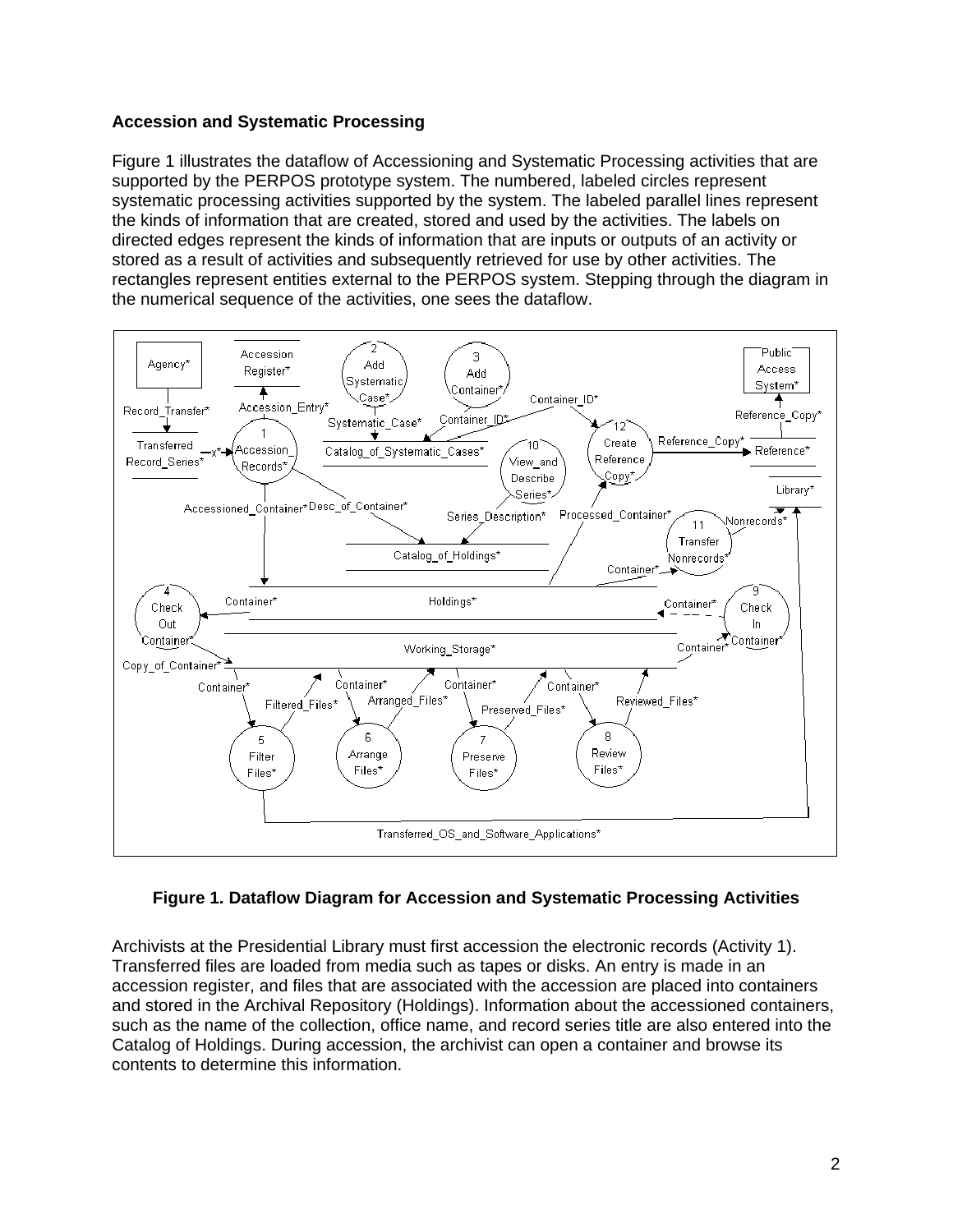The first activity in the Systematic Processing of accessioned electronic record series is for the Supervisory Archivist to schedule archival work. This involves loading the Accession register and/or Catalog of Holdings to determine which containers remain to be processed, and assigning work to archivists. Archivists start work by creating a Systematic Case (Activity 2). Once a Systematic Case has been created, the archivist accesses the Catalog and finds the containers associated with the record series they are to process. They add each container to the Systematic Case they just created (Activity 3). To process one of the containers in a Systematic case, the archivist Checks Out a copy of the container (Activity 4). This leaves the original container in the holdings area as a backup and places a copy of the container in the archivist's Work Area.

Sometimes accessioned PC record series will include the entire file system of a personal computer—operating system and application files as well as user-created files. PERPOS supports filtering file systems by blocking operating system and applications files and passing through user-created files (Activity 5). This activity could be considered a preservation function as it involves separating records and non-records. After each step of work, the archivist saves their work back to the work area.

Archivists should attempt to maintain the original order of files in a file system, but some files may not have been stored in the proper directory (folder). For instance, some word processing files that should have been stored in a Correspondence directory may have been stored in the root directory or in the directory including the word processing application. Archivists may need to perfect the arrangement by moving misplaced files into the proper directory. This activity is called arrangement (Activity 6).

Some PC files may be in obsolete or proprietary file formats that can no longer be viewed. Other files may be corrupted due to media deterioration or file transmission errors. Other files may be encrypted, so that there is a need to recover a password and decrypt the file so that it can be viewed. These activities are referred to as preservation (Activity 7).

Next, PC records must be reviewed for Freedom of Information Act (FOIA) exemptions on their disclosure to the public. They must also be reviewed for Presidential Record Act (PRA) restrictions on their disclosure (Activity 8). During this activity, Presidential records are opened, closed, or redacted. During review, an archivist may discover non-records such as software application documentation or sample files for a software application that were not removed during filtering. These can be marked for transfer to the Library. They may also discover personal records that were misfiled with the Presidential records. These can be marked as Personal Record Misfiles (PRMs) that can later be removed from the containers.

When the contents of a container have been filtered, arranged, preserved, and reviewed, the container of processed records is checked back into Holdings (Activity 9). This results in the processed container replacing the original container in the Holdings area.

When archivists have completed the preceding activities, they must describe the record series (Activity 10). This involves loading the containers in the record series, viewing and describing their contents, and determining the extent (number of files, number of bytes, or number of pages) of the processed container. Non-records that are in a container and that were marked for transfer to the Library can be removed at this time (Activity 11). Personal records marked as PRMs should also be removed from containers.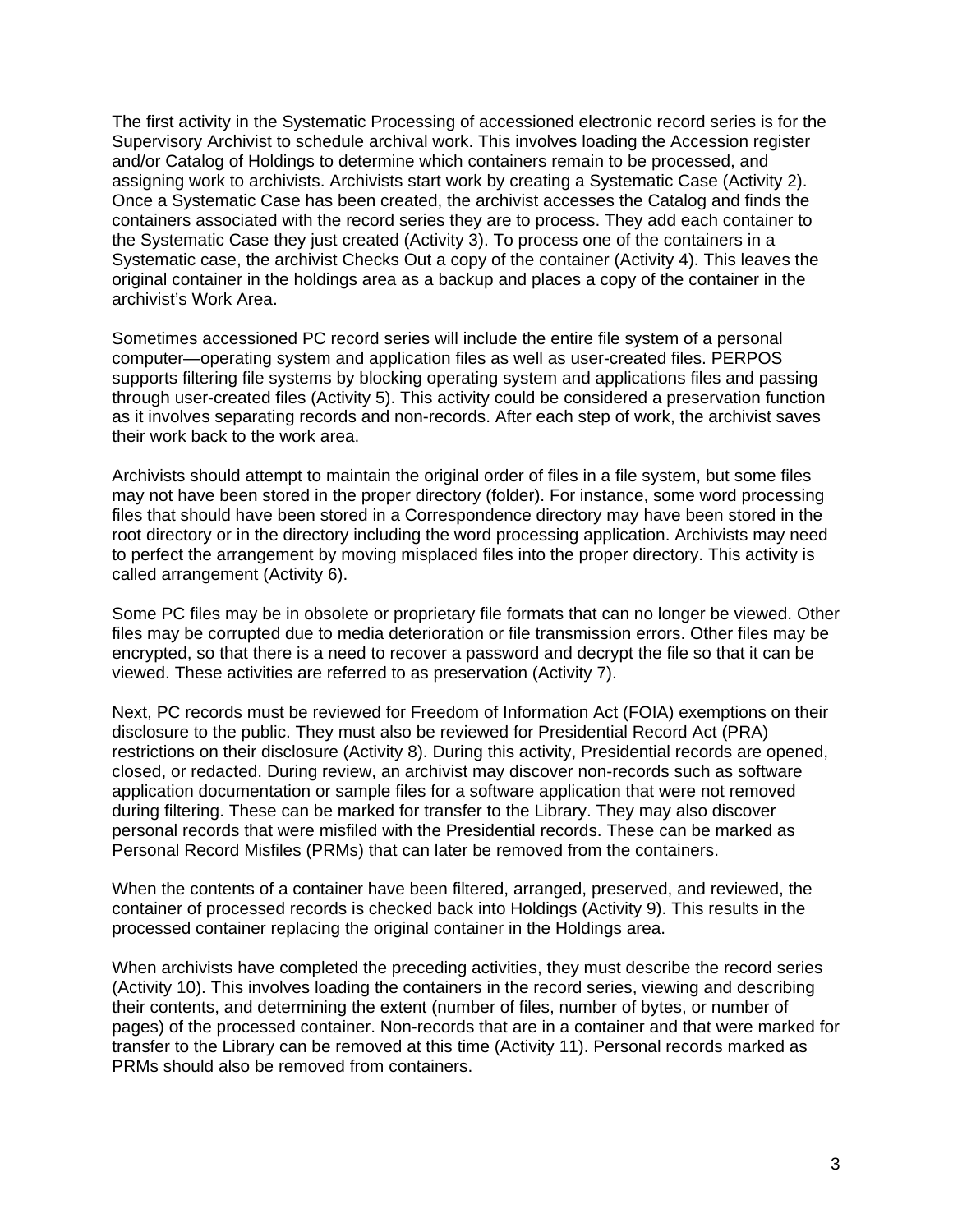Since the master copy that is stored in the repository may contain records whose access is restricted in whole or in part, it is necessary to create a Reference Copy that includes just those records that are open to the public or redacted versions of records. To do this, an archivist creates a Reference Copy of the series containers that can be made available to the Public Access System (Activity 12).

Archivists can access the containers of processed record series to re-review closed or redacted e-records when access restrictions have expired. They can also access containers in Holdings for preservation actions, such as converting to new file formats when current file formats become obsolete.

# **Repository Data Model**

The Electronic Records Repository consists of the Accession Register, the Catalog of Holdings and the containers in Holdings. Figure 2 shows the classes of digital objects in the Repository and their attributes.



**Figure 2. Repository Data Model** 

# **User Interface**

PERPOS consists of two subsystems, the Archival Repository Tool (ART) and the Archival Processing Tool (APT). The Archival Repository Tool supports Accession, Systematic Case Management, FOIA Case Management and Description. Fig. 3 shows containers associated with an accession.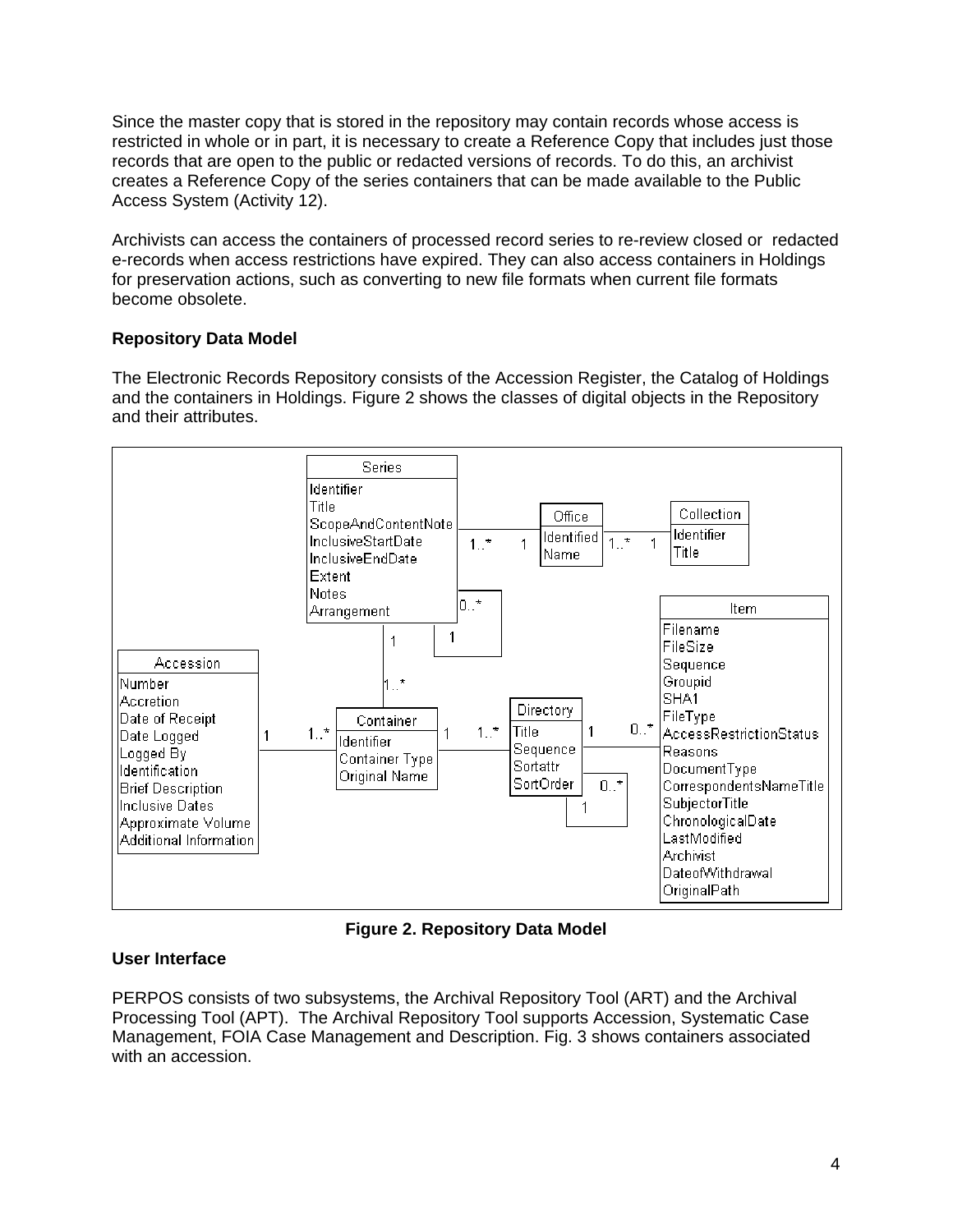| <b>Archival Repository Tool</b><br>$- \Box $ |                          |                                                   |  |  |
|----------------------------------------------|--------------------------|---------------------------------------------------|--|--|
| Edit Activity Help<br>File                   |                          |                                                   |  |  |
| <b>Accession Activity</b><br>ð<br>ëÐ         |                          |                                                   |  |  |
| 2005.0001<br>F                               | Property                 | Value                                             |  |  |
| 15001                                        | <b>Accession Number</b>  | 2005.0001                                         |  |  |
| 15002<br>15003                               | Date of Receipt          | 05-01-1995                                        |  |  |
| 15004<br>15005                               | Date Logged              | 05-06-2005                                        |  |  |
|                                              | Logged By                | Stephanie Oriabure                                |  |  |
| ÷<br>15006                                   | Donor                    | N.A.                                              |  |  |
| 15007                                        | <b>Identification</b>    | Bush Personal Computer Files                      |  |  |
| 15008                                        | <b>Brief Description</b> | Sample Files for Demonstration of ART and the APT |  |  |
| 15009                                        | Inclusive Dates          | 1989-1993                                         |  |  |
|                                              | Approximate Volume       | 64 files                                          |  |  |
|                                              | <b>Restrictions</b>      | PRA, FOIA                                         |  |  |
|                                              |                          |                                                   |  |  |
|                                              |                          |                                                   |  |  |
|                                              |                          | 3/18/2007<br>3:52 PM                              |  |  |

**Figure 3. Containers Associated with an Accession.** 

Fig. 4 shows the arrangement of records in the repository after the accession of some erecords. It shows that the collection *Bush Presidential Records: Staff and Office Files* consists of *Offices* that consist of *Record Series* that consist of *containers*.

| <b>Archival Repository Tool</b>                                                                                                                                                                                                                                                                                                                                                                                                                                                                                                                                                                                                                                                                                                                                                                                                        |                                                                                                                                                                                                        | $-1$ $-1$ $\times$ $-1$                                                                                                                                                                                             |
|----------------------------------------------------------------------------------------------------------------------------------------------------------------------------------------------------------------------------------------------------------------------------------------------------------------------------------------------------------------------------------------------------------------------------------------------------------------------------------------------------------------------------------------------------------------------------------------------------------------------------------------------------------------------------------------------------------------------------------------------------------------------------------------------------------------------------------------|--------------------------------------------------------------------------------------------------------------------------------------------------------------------------------------------------------|---------------------------------------------------------------------------------------------------------------------------------------------------------------------------------------------------------------------|
| Edit Activity Tools Help<br>File                                                                                                                                                                                                                                                                                                                                                                                                                                                                                                                                                                                                                                                                                                                                                                                                       |                                                                                                                                                                                                        |                                                                                                                                                                                                                     |
| Description Activity<br>f1<br>ö<br>喞                                                                                                                                                                                                                                                                                                                                                                                                                                                                                                                                                                                                                                                                                                                                                                                                   |                                                                                                                                                                                                        |                                                                                                                                                                                                                     |
| ⊟ 2018 Bush Presidential Records: Staff and Office Files<br><b>GE</b> Administration, Office of<br><b>(25)</b> Advance and Special Initiatives, Office of<br>(G) Agricultural Trade and Food Assistance, Offi<br>優別 Appointments and Scheduling, Office of<br>⊟…∭ Appointments and Sceduling Office Files<br>– <mark>-≊r</mark> 15005<br><b>OF</b> Cabinet Affairs, Office of<br><b>BE</b> Cabinet Secretary, Office of the<br><b>DEE</b> Chief of Staff to the President, Office of the<br><b>On Communications, Office of</b><br>(G) Correspondence Office, White House<br><b>Contact Operator</b> Council of Economic Advisors<br>白 S Michael J. Boskin's Files<br>— ¥¥ 15006<br><b>優秀 Counsel to the President, Office of the</b><br>⊟ for the Liberman's Files<br><b>27</b> 15002<br>C. Boyden Gray's Files<br>-11<br>Fŀ<br>15007 | Property<br>Accession Number:<br>DAID:<br>Collection:<br>Office Name:<br>Series Title:<br>Container Type:<br>Original Container Name:<br>Status:<br>Processing Archivist<br>Processing Type<br>Case No | Value<br>2005.0001<br>15002<br>Bush Presidential Records: Staff and Office Files<br>Counsel to the President, Office of the<br>Lee Liberman's Files<br>Tar<br>0002<br>Inprocess<br>wu4<br>Systematic<br>2005-0010-S |
|                                                                                                                                                                                                                                                                                                                                                                                                                                                                                                                                                                                                                                                                                                                                                                                                                                        |                                                                                                                                                                                                        | 7:01 PM<br>3/17/2007                                                                                                                                                                                                |

**Figure 4. The Arrangement of Collections as Offices and Containers of E-records.**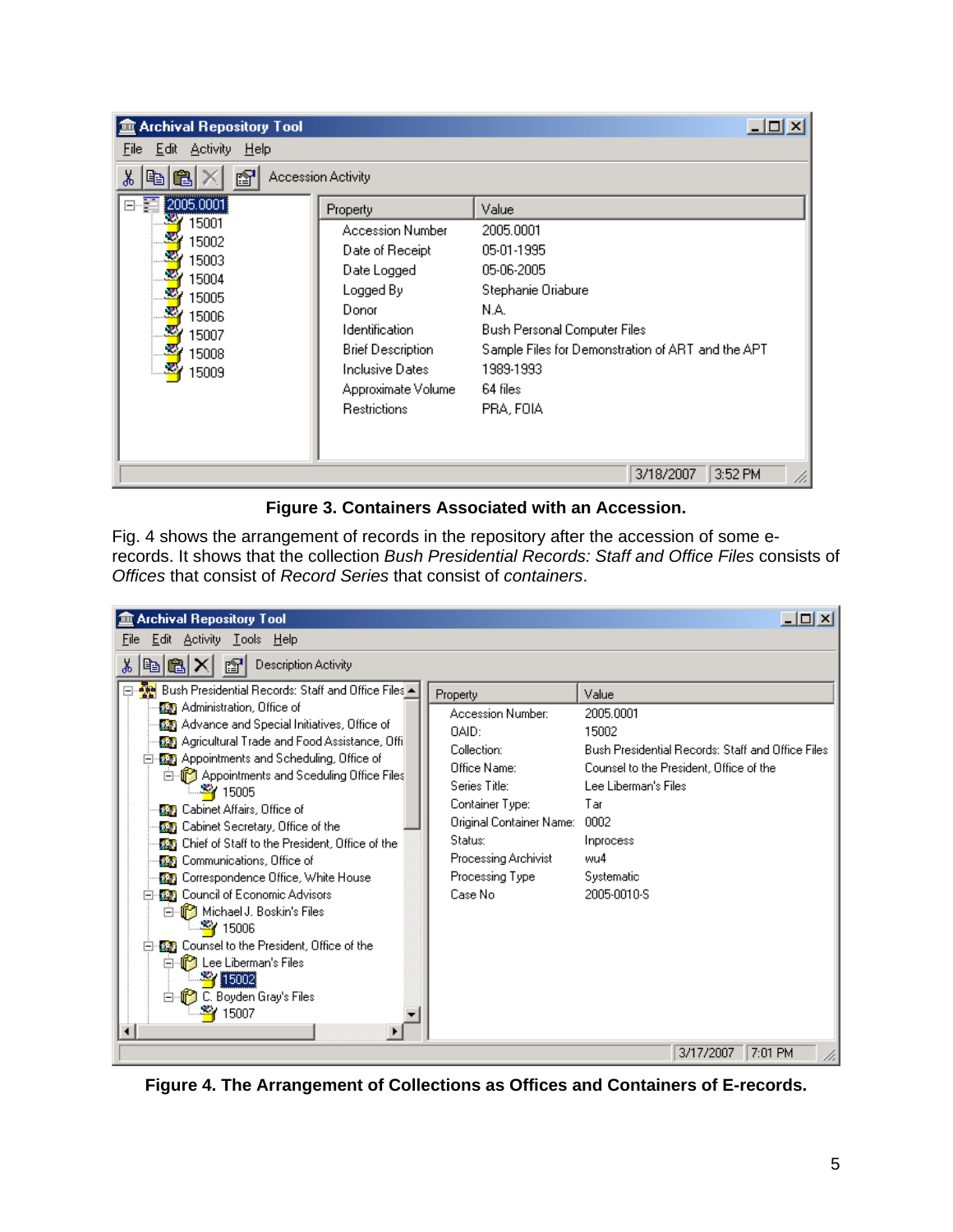#### *The Archival Processing Tool (ART)*

The Archival Processing Tool supports the activities of perfecting the arrangement of a file system, converting legacy file formats to current or standard formats, recovering passwords for encrypted files and decrypting these files, repairing damaged files, and reviewing e-records to determine whether there are restrictions on disclosure.

Fig. 5 shows an example of the review activity. The left windowpane shows that a container consists of directories (or folders) and files. When the name of a file is highlighted the attributes of the file are displayed in the right windowpane. This figure shows that the e-record with filename 106.rft has been closed because or Presidential Record Act restriction a(5), Confidential Advice.

| $\Box$ u $\times$<br><b>P</b> Archival Processing Tool - C:\Work Area\s  \15001                                                                                                                                                                       |                                                                                                                                  |                                                                                 |  |  |
|-------------------------------------------------------------------------------------------------------------------------------------------------------------------------------------------------------------------------------------------------------|----------------------------------------------------------------------------------------------------------------------------------|---------------------------------------------------------------------------------|--|--|
| Activity View Action Options Tools Help<br>File                                                                                                                                                                                                       |                                                                                                                                  |                                                                                 |  |  |
| 飞间面<br>盖<br>Review Activity<br>ъ1<br>ė,                                                                                                                                                                                                               |                                                                                                                                  |                                                                                 |  |  |
| d… Ø <mark>¥</mark><br>15001<br>☑ ARC600.EXE<br>l® WP<br>ஈ<br>DOS.<br><b>+</b><br><b>Research</b><br>DBASE<br><b>+</b><br><b>STORY</b><br>CORR<br>⊟…… V <b>©</b><br>√ ≡<br>$001$ .sam<br><br>106.rft<br>------- □ E`<br>$107$ .doc<br>└── □ ③ 122.doc | Property<br>Path:<br>File Type:<br>Length:<br>Last Modified:                                                                     | Value<br>CORR\106.rft<br><b>DCA-RFT Document</b><br>636<br>3/17/2007 6:30:34 PM |  |  |
|                                                                                                                                                                                                                                                       | SHA-Digest:<br>Access:<br>Reasons:<br>Document Type:<br>Correspondent's                                                          | 6003A9210138358A6757A3D1D0F3230C7663BC90<br>Closed<br>a(5)<br>correspondence    |  |  |
|                                                                                                                                                                                                                                                       | Name or Title:<br>Subject or Title:<br>Chronological Date: 10/09/1990<br>Archivist's Initials:<br>Date of Withdrawal: 03/17/2006 | Barabara Bush<br>Advice<br>wu4                                                  |  |  |
| 3/17/2007<br>6:53 PM<br>D.                                                                                                                                                                                                                            |                                                                                                                                  |                                                                                 |  |  |

**Figure 5. Reviewing Presidential E-records** 

# **FOIA Processing**

Five years after the end of the Bush Presidential Administration, Archivists at the Bush Presidential Library began to respond to Freedom of Information Act (FOIA) requests, and that continues today. This requires the capability to index and search the repository of Presidential e-records for records relevant to the request. It also requires the capability to support review of the relevant records including redaction of copies of the records. In addition, finding aids must be created for FOIA collections, and the collections must be made available to the requestor.

Archivists learned that the number of files or file size as measured in bytes is not an accurate measure of how much work needs to be performed during review of records related to a FOIA request. These are also not good measures of how much work has been performed each day in responding to a FOIA request. A method was developed for estimating the number of pages represented by files of different formats, and accumulating these estimates as measures of the